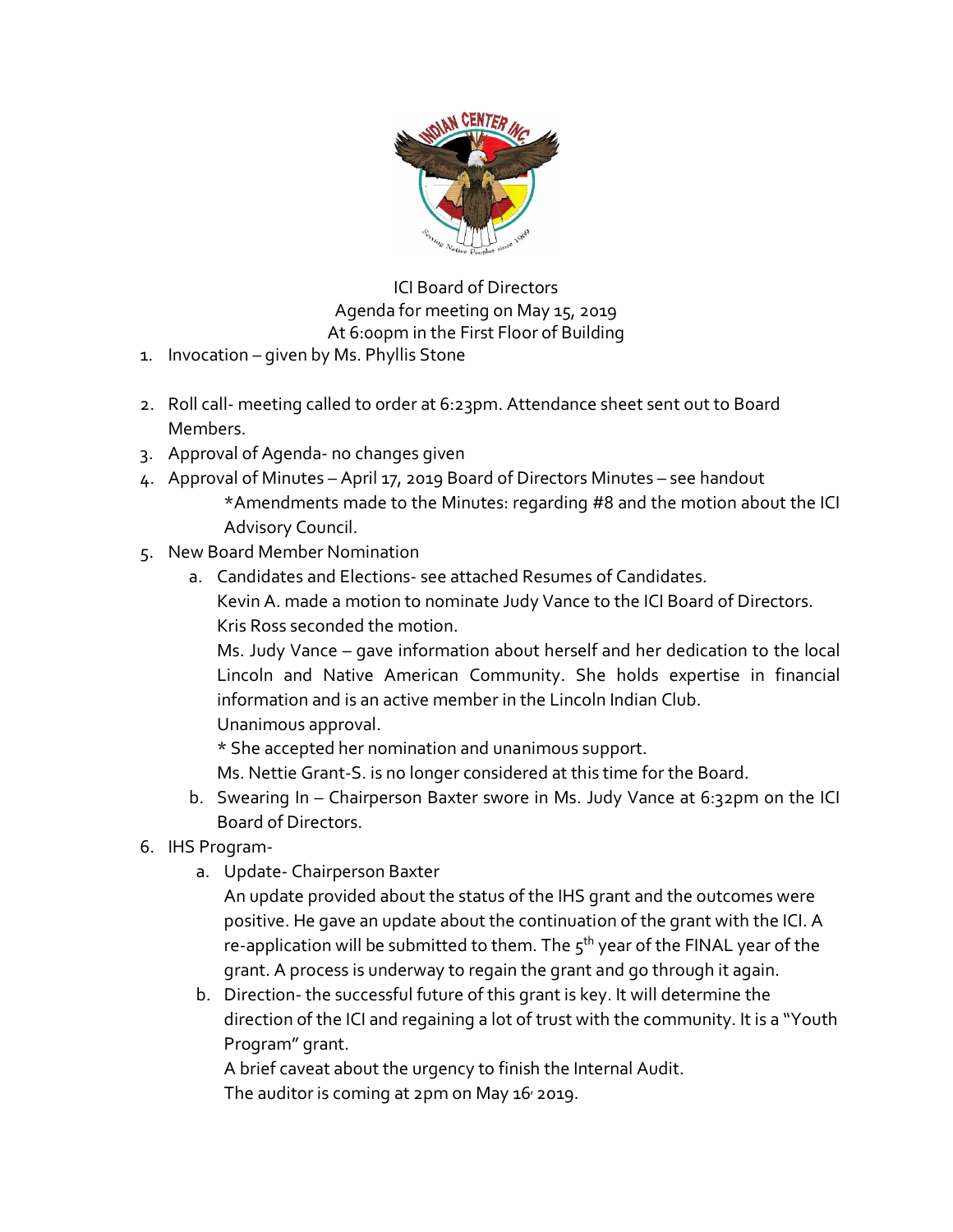- 7. WIOA Draw Down
	- a. See attached report Dir. Warrior submitted a report in her stead as she could not attend the meeting. The report is attached with the agenda at this meeting. There are remaining funds to close out with WIOA.
	- b. Follow up- this is an on-going process between Chairperson Baxter and Dir. Warrior. This is in the process of being addressed.
- 8. Minutes for Past Meetings Old Business
	- a. Updates- Chairperson Baxter
	- b. Assigned to
- 9. Grant Updates- Stephanie W.
	- a. Letters of inquiry- see attachment that Dir. Wachter handed out. She presented the various types of grants that are available. She requested that she get approval from the Board of Directors. Chairperson Baxter recommended that Stephanie work with the Planning/Development Committee. Chair Baxter will take the lead on the grants development project to work with all the individuals involved.
	- b. Other information- information given about the grant deadlines.
		- At this point, the priority will be given to the IHS deadline. Stephanie will make the deadlines very clear to the Board.
		- A clarification question was asked by Vice-Chair Abourezk about the possibility of youth programming.
		- Additional information provided by former Board Member Kirk Dombrowski that a 125,000 was drawn down in around July/August 2018 from the IHS grant. This started a lot of investigation into the grant and the processes at ICI.
		- The timeline is roughly from July 1, 2017 up until Fall 2019.
		- Nettie Grant-S. was given access to the DropBox so she can assist with the materials.

## 10. Committee Updates-

- a. Planning/Development-
- b. Finance/Admin-
- c. Program Policy- Kris, Anitra & Stephanie got together to meet. The report submitted recommends the following:

Updates made to the By-Laws

Revisions to the By-Laws

- Access to a Needs Assessment
- d. Building/Grounds- Sloan asked a question about the Volunteer Recognition Event.

Dir. Yellow Robe clarified the question.

The possibility of a ICI  $50^{th}$  Anniversary event to take place on June 29<sup>th</sup>. A concern was raised about the possibility of working together.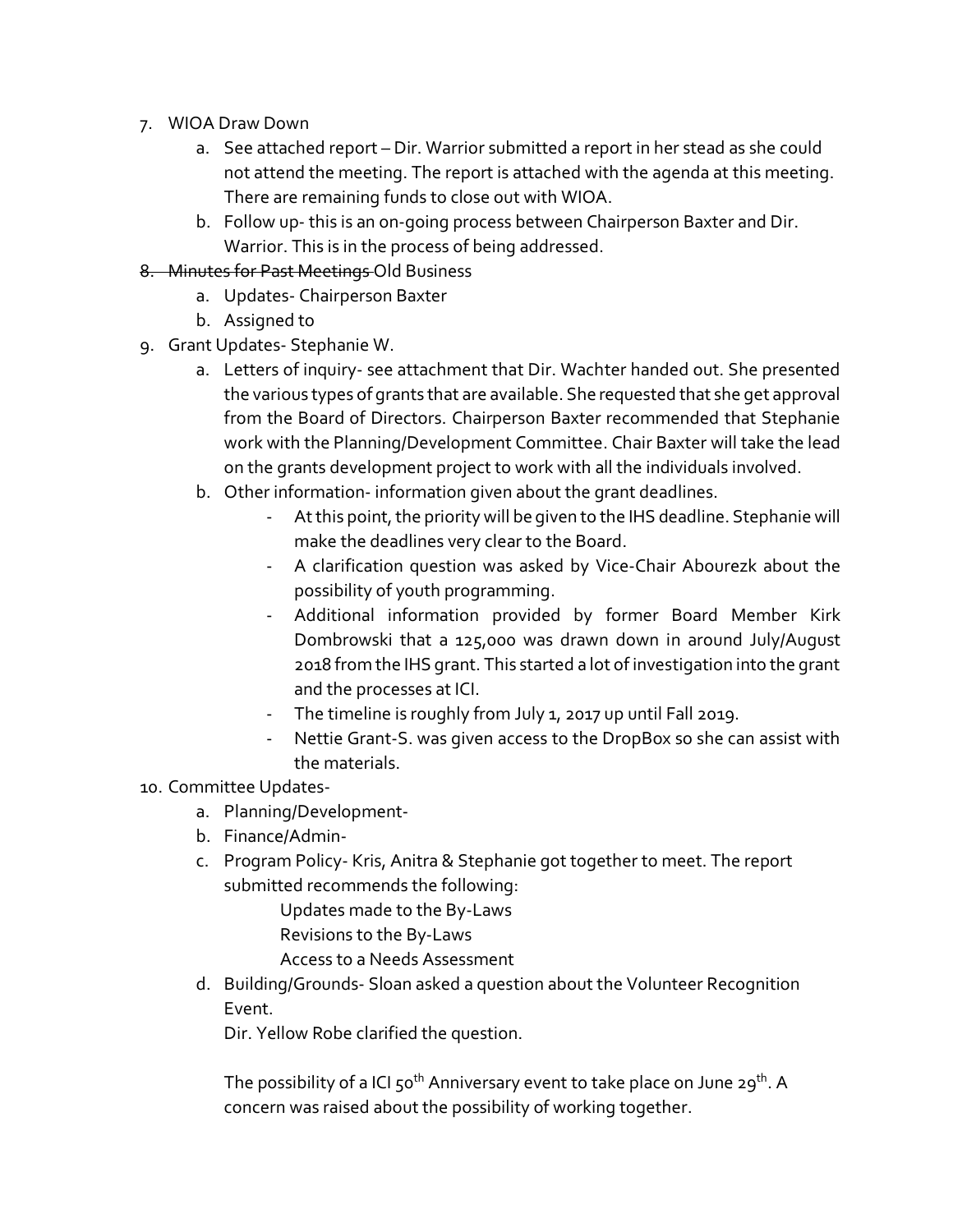June 29<sup>th</sup> 5pm until 1am.

Indian Club Pow-wow- Betty Vance made a request to host a pow-wow. August 2-4, 2019. The fee will be waived for the event.

Vice-Chair Abourezk inquired about the possibility of collaborating with the Indian Club on the pow-wow. Judy Vance stated that is a possibility.

Chairperson Baxter will create a group for the Board Members to communicate within each Committee.

11. ICI Advisory Council- community representatives-

May 3<sup>rd</sup>- Taco Sale

The May 22<sup>nd</sup> meeting will discuss the 50<sup>th</sup> Anniversary event. Saturday, May 11<sup>th</sup> was the Volunteer Clean-Up Event. Lincoln UNITES- Nebraska Museum of History, Friday, May 10<sup>th</sup>. Fundraiser Letter- Clem sent out letters to local markets. Utilize the donations from Open Harvest. Pepe's Restaurant Fundraiser- a plate to promote the ICI. Tentatively looking at the first week of July.

All volunteers are welcome to assist with the efforts.

Sloan is looking for ways to recruit volunteers. (Tracy Anderson).

- 12. Financial Updates
	- a. Debts and other financial matters-

The auditor will be at the ICI on May 16, 2019 at 2:00pm.

Pinnacle Bank has a lawsuit against the ICI now. Chairperson Baxter is working hard to address the issues.

He set up a repayment plan with Wells Fargo.

- b. Possible Sale of the ICI Van- table the item until next meeting.
- 13. New Business
	- a. Stephanie W. formerly stepped down as the Treasurer. Kevin A. made the motion to nominate to appoint Judy V. as the Treasurer. Kris Ross seconded the motion. Unanimous approval.
	- b. Tax filing for non-profits. update from Dr. Kirk. He filed the IRS 990 for the ICI today.
	- c. Collaborative work with Dr. Margaret Jacobs at UNL and the opportunity to do an event. An organization at the Univ. of Colorado at Boulder- there is a script to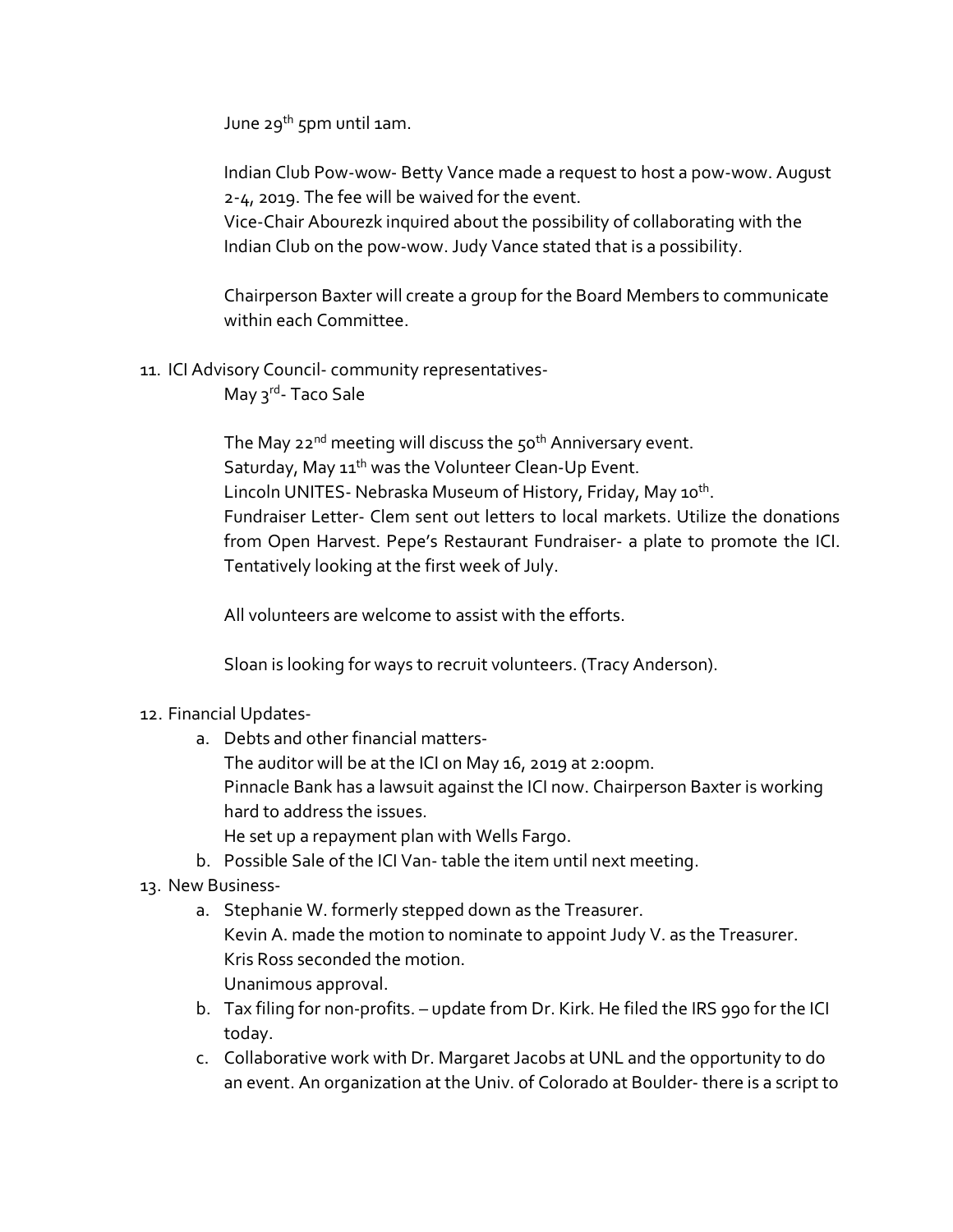go through various roles. The impact of colonization and Manifest Destiny/Westward Expansion on Native American/Indigenous Peoples. Imagery and other elements were used to illustrate the impact of colonialism. The perpetuation of historical trauma on modern day Natives and its modern day implications (Truth & Reconciliation). Vice Chair Abourezk shared insight about the power and healing of this workshop. Paula Palmer- will host a workshop on June 29<sup>th</sup>, 2019. Details to follow.

- d. Vision Maker Film Festival- the ICI is being considered to host films. There are several other organizations involved with this process. A question was asked about concessions and who would sell them.
- 14. Public Comment-

Kris Ross: A recognition was suggested to honor those who have given gifts/donations to the ICI.

Standing Bear Scholarship Committee- only one student applied to the scholarship from LPS. – Phyllis Stone raised concerns and awareness about it.

Secretary Yellow Robe shared updates about the possibility of bringing the film Blood Memory to Lincoln in conjunction with NeICWA.

Another clarification question was raised about debts and the possibility of repayment options and other updates. – Clem Crazy Thunder

Dr. Kirk clarified the debts. Dir. Rupp clarified the situation with Many Oaks and more information was given to its current standing. The ICI Board of Trust- the board is currently waiting for members to join it. Four vacancies to be filled. The Trust has no bank account and income. Its sole job is to maintain the best interest of the ICI. The properties are going to be eligible in two years for all the investors.

ICI Housing Trust Corp.

Some updates given from Dr. Kirk Current Board Members: Kirk Dombrowski Georgiana Ausan (ICI Trust Board Appointed) Renee Baier (ICI Trust Board Appointed) Steve Peregrine (ICI Trust Board Appointed) Frank Bearkiller Marshall Prichard

1 open seat – currently as Earl Pilcher resigned.